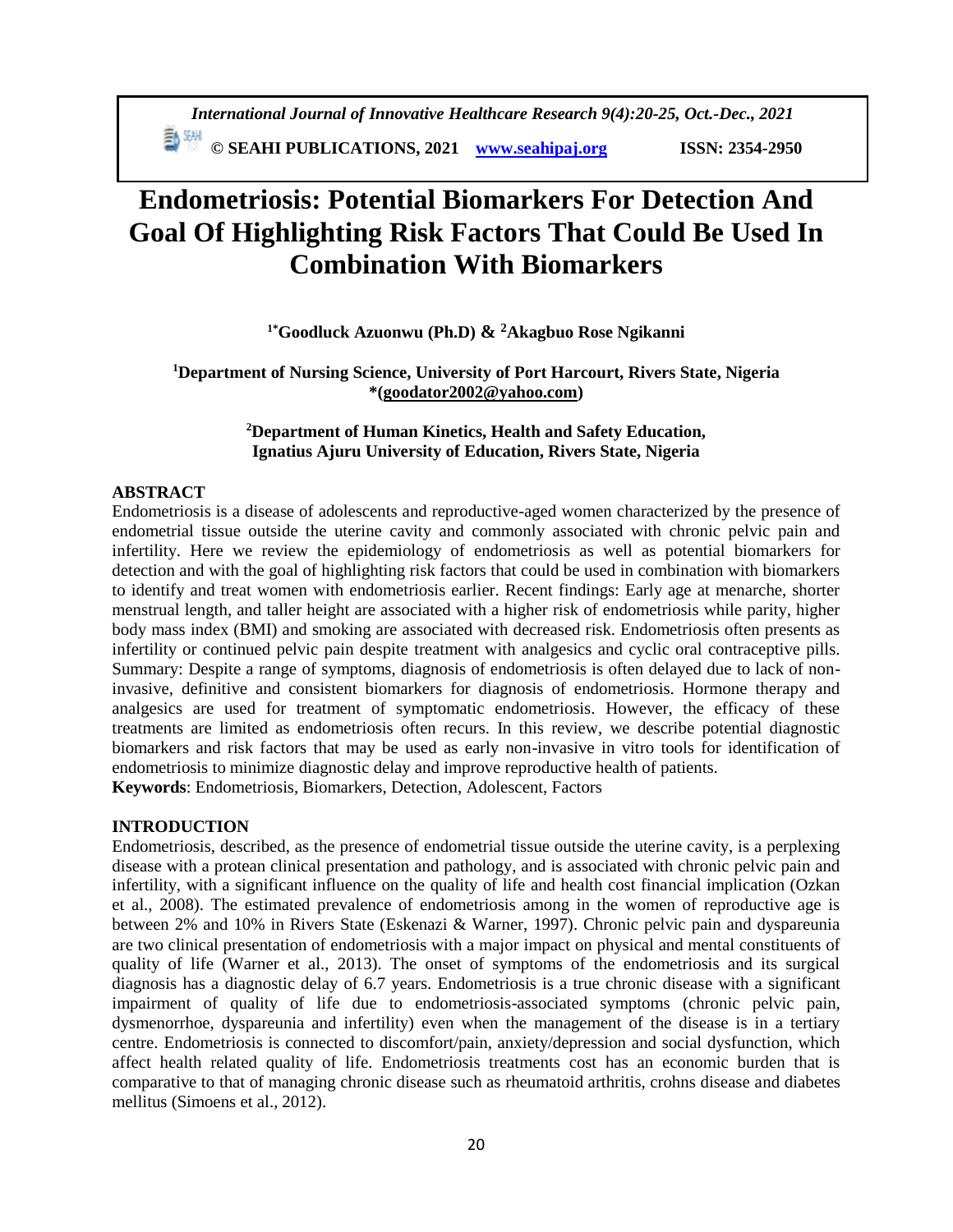In women afflicted with endometriosis, the physical HRQoL is remarkably reduced when compared with women with no endometriosis with similar symptoms; due to reduced effectiveness in work there is a loss of 10.8 hrs per week in each of the women afflicted with endometriosis (Nnoaham et al., 2011). Poor yield in work was expressed into remarkable costs per woman/week from US \$4 in Nigeria to US \$456 in Italy.

## **Meaning of Endometriosis**

**Endometriosis** is a full body condition in which [cells](https://en.wikipedia.org/wiki/Cell_(biology)) similar to those in the [endometrium,](https://en.wikipedia.org/wiki/Endometrium) the layer of [tissue](https://en.wikipedia.org/wiki/Tissue_(biology)) that normally covers the inside of the [uterus,](https://en.wikipedia.org/wiki/Uterus) grow outside the uterus. Most often this is on the [ovaries,](https://en.wikipedia.org/wiki/Ovaries) [fallopian tubes,](https://en.wikipedia.org/wiki/Fallopian_tube) and tissue around the uterus and ovaries; however, in rare cases it may also occur in other parts of the body. Some symptoms include [pelvic pain,](https://en.wikipedia.org/wiki/Pelvic_pain) heavy periods, pain with bowel movements, and [infertility](https://en.wikipedia.org/wiki/Endometriosis_and_infertility) (*Bulletti et al., 2010*). Nearly half of those affected have [chronic pelvic pain,](https://en.wikipedia.org/wiki/Chronic_pelvic_pain) while in 70% pain occurs during [menstruation.](https://en.wikipedia.org/wiki/Menstruation) [Pain during sexual intercourse](https://en.wikipedia.org/wiki/Dyspareunia) is also common. Infertility occurs in up to half of affected individuals. About 25% of individuals have no symptoms and 85% of those seen with infertility in a tertiary center have no pain. Endometriosis can have both social and psychological effects (*Culley et al., 2013*).

The cause is not entirely clear. Risk factors include having a family history of the condition. The areas of endometriosis bleed each month (menstrual period), resulting in inflammation and scarring. The growths due to endometriosis are not [cancer.](https://en.wikipedia.org/wiki/Cancer) Diagnosis is usually based on symptoms in combination with [medical imaging;](https://en.wikipedia.org/wiki/Medical_imaging) however, [biopsy](https://en.wikipedia.org/wiki/Biopsy) is the surest method of diagnosis. Other causes of similar symptoms include [pelvic inflammatory disease,](https://en.wikipedia.org/wiki/Pelvic_inflammatory_disease) [irritable bowel syndrome,](https://en.wikipedia.org/wiki/Irritable_bowel_syndrome) [interstitial cystitis,](https://en.wikipedia.org/wiki/Interstitial_cystitis) and [fibromyalgia.](https://en.wikipedia.org/wiki/Fibromyalgia) Endometriosis is commonly misdiagnosed and women often report being incorrectly told their symptoms are trivial or normal (*Culley et al., 2013*). Women suffering from endometriosis see an average of seven physicians before receiving a correct diagnosis, with an average delay of 6.7 years between the onset of symptoms and surgically-obtained biopsies, the [gold standard](https://en.wikipedia.org/wiki/Gold_standard_(test)) for diagnosing the condition. This average delay places endometriosis at the extreme end of diagnostic inefficiency (*Zondervan et al., 2020*).

Tentative evidence suggests that the use of [combined oral contraceptives](https://en.wikipedia.org/wiki/Combined_oral_contraceptive_pill) reduces the risk of endometriosis. Exercise and avoiding large amounts of alcohol may also be preventive. There is no cure for endometriosis, but a number of treatments may improve symptoms. This may include [pain](https://en.wikipedia.org/wiki/Pain_medication)  [medication,](https://en.wikipedia.org/wiki/Pain_medication) hormonal treatments or surgery. The recommended pain medication is usually a [non-steroidal](https://en.wikipedia.org/wiki/Non-steroidal_anti-inflammatory_drug)  [anti-inflammatory drug](https://en.wikipedia.org/wiki/Non-steroidal_anti-inflammatory_drug) (NSAID), such as [naproxen.](https://en.wikipedia.org/wiki/Naproxen) Taking the active component of the birth control pill continuously or using an [intrauterine device with progestogen](https://en.wikipedia.org/wiki/Intrauterine_device_with_progestogen) may also be useful. [Gonadotropin-releasing](https://en.wikipedia.org/wiki/Gonadotropin-releasing_hormone_agonist)  [hormone agonist](https://en.wikipedia.org/wiki/Gonadotropin-releasing_hormone_agonist) (GnRH agonist) may improve the ability of those who are infertile to get pregnant. Surgical removal of endometriosis may be used to treat those whose symptoms are not manageable with other treatments (*Vercellini et al., 2011*).

One estimate is that 10.8 million people are affected globally as of 2015. Other sources estimate 6 to 10% of the general female population and 2 to 11% of asymptomatic women are affected. In addition, 11% of women in a general population have undiagnosed endometriosis that can be seen on magnetic resonance imaging [\(MRI\)](https://en.wikipedia.org/wiki/MRI) (*Shafrir et al., 2018*). Endometriosis is most common in those in their thirties and forties; however, it can begin in girls as early as eight years old. It results in few deaths with unadjusted and agestandardized death rates of 0.1 and 0.0 per 100,000. Endometriosis was first determined to be a separate condition in the 1920s. Before that time, endometriosis and [adenomyosis](https://en.wikipedia.org/wiki/Adenomyosis) were considered together. It is unclear who first described the disease (*Brosens, 2012*).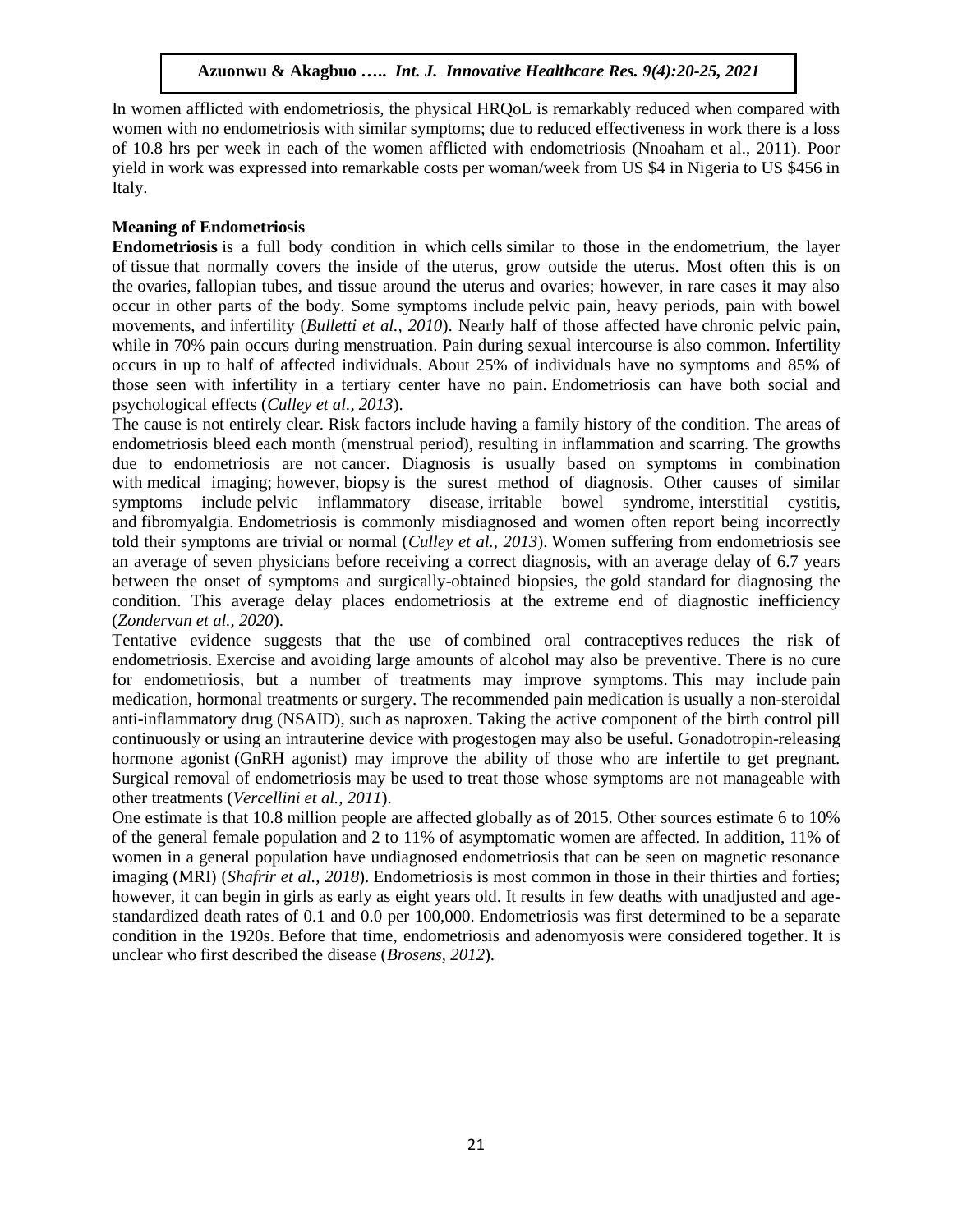

### **Types Of Endometriosis**

Endometriosis is also grouped by what area of the pelvis or abdomen it affects. There are four main types: 1. Superficial peritoneal endometriosis

- 
- 2. Endometriomas
- 3. Deeply infiltrating endometriosis (DIE)
- 4. Abdominal wall endometriosis
- **Superficial peritoneal endometriosis.** The peritoneum is a thin membrane that lines your abdomen and pelvis. It also covers most of the organs in these [cavities.](https://www.webmd.com/oral-health/guide/dental-health-cavities) In this type, the endometrial tissue attaches to the peritoneum. This is the least severe form.
- **Endometriomas.** These are dark, fluid-filled cysts. They're also called chocolate cysts. They vary in size and can appear in different parts of your pelvis or abdomen, but they're most common in the ovaries.
- **Deeply infiltrating endometriosis (DIE).** In this type, the endometrial tissue has invaded the organs either within or outside your pelvic cavity. This can include your ovaries, rectum, [bladder,](https://www.webmd.com/urinary-incontinence-oab/picture-of-the-bladder) and bowels. It's rare, but sometimes a lot of scar tissue can bond organs so they become stuck in place. This condition is called frozen pelvis. But this only happens to 1%-5% of people with endometriosis.
- **Abdominal wall endometriosis.** In some cases, endometrial tissue can grow on the abdominal wall. The cells may attach to a surgical incision, like one from a C-section.

#### **Symptoms of Endometriosis**

Pain and infertility are common symptoms, although 20–25% of women are

A major symptom of endometriosis is recurring [pelvic pain.](https://en.wikipedia.org/wiki/Pelvic_pain) The pain can range from mild to severe cramping or stabbing pain that occurs on both sides of the pelvis, in the lower back and rectal area, and even down the legs. The amount of pain a person feels correlates weakly with the extent or stage (1 through 4) of endometriosis, with some individuals having little or no pain despite having extensive endometriosis or endometriosis with scarring, while others may have severe pain even though they have only a few small areas of endometriosis. The most severe pain is typically associated with menstruation. Pain can also start a week before a menstrual period, during and even a week after a menstrual period, or it can be constant. The pain can be debilitating and result in emotional stress. Symptoms of endometriosis-related pain may include: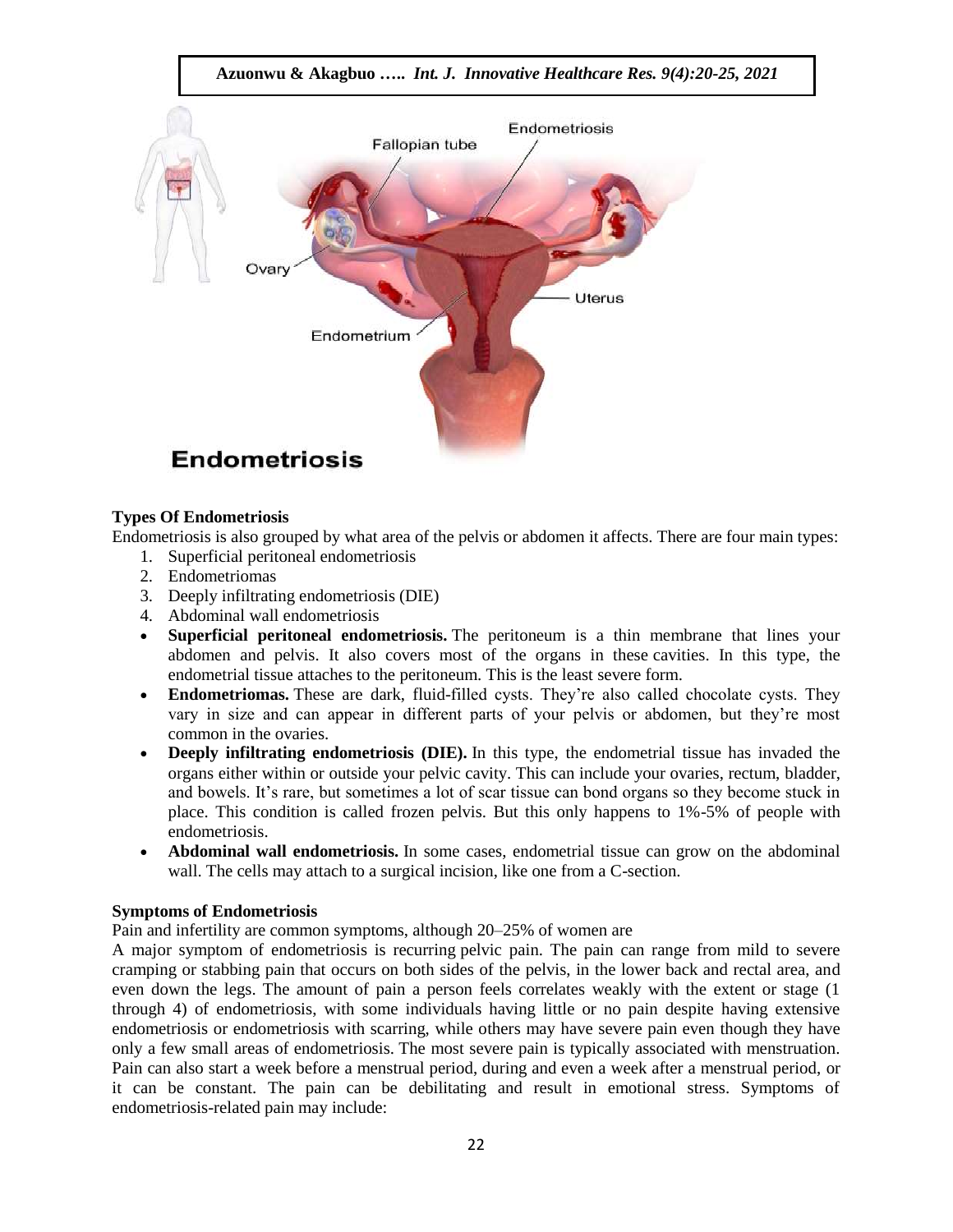- [dysmenorrhea](https://en.wikipedia.org/wiki/Dysmenorrhea)  $(64%)$  painful, sometimes disabling cramps during the menstrual period; pain may get worse over time (progressive pain), also lower back pains linked to the pelvis
- [chronic pelvic pain](https://en.wikipedia.org/wiki/Chronic_pelvic_pain) typically accompanied by lower back pain or abdominal pain
- [dyspareunia](https://en.wikipedia.org/wiki/Dyspareunia) painful [sexual intercourse](https://en.wikipedia.org/wiki/Sexual_intercourse)
- [dysuria](https://en.wikipedia.org/wiki/Dysuria) urinary urgency, frequency, and sometimes painful voiding
- [mittelschmerz](https://en.wikipedia.org/wiki/Mittelschmerz) pain associated with ovulation
- bodily movement pain present during exercise, standing, or walking

Compared with patients with superficial endometriosis, those with deep disease appear to be more likely to report shooting rectal pain and a sense of their insides being pulled down (*Ballard et al., 2010*). Individual pain areas and pain intensity appear to be unrelated to the surgical diagnosis, and the area of pain unrelated to the area of endometriosis (*Ballard et al., 2010*).

There are multiple causes of pain. Endometriosis lesions react to hormonal stimulation and may "bleed" at the time of menstruation. The blood accumulates locally if it is not cleared shortly by the immune, circulatory, and lymphatic system. This may further lead to swelling, which triggers inflammation with the activation of [cytokines,](https://en.wikipedia.org/wiki/Cytokines) which results in pain. Another source of pain is the organ dislocation that arises from [adhesion](https://en.wikipedia.org/wiki/Adhesions) binding internal organs to each other. The ovaries, the uterus, the oviducts, the peritoneum, and the bladder can be bound together. Pain triggered in this way can last throughout the menstrual cycle, not just during menstrual periods (*Ballard et al., 2010*).

Also, endometriotic lesions can develop their own nerve supply, thereby creating a direct and two-way interaction between lesions and the [central nervous system,](https://en.wikipedia.org/wiki/Central_nervous_system) potentially producing a variety of individual differences in pain that can, in some cases, become independent of the disease itself. Nerve fibres and blood vessels are thought to grow into endometriosis lesions by a process known as [neuroangiogenesis.](https://en.wikipedia.org/wiki/Neuroangiogenesis)

### **Infertility**

About a third of women with [infertility](https://en.wikipedia.org/wiki/Infertility) have endometriosis. Among those with endometriosis, about 40% are infertile (*Bulletti et al., 2010*). The pathogenesis of infertility is dependent on the stage of disease: in early stage disease, it is hypothesised that this is secondary to an inflammatory response that impairs various aspects of conception, whereas in later stage disease distorted pelvic anatomy and adhesions contribute to impaired fertilization.

### **Causes Of Endometriosis In Rivers State**

During a regular menstrual cycle, your body sheds the lining of your uterus. This allows menstrual blood to flow from your uterus through the small opening in the cervix and out through your vagina [\(Valinda,](https://www.healthline.com/reviewers/valinda-riggins-nwadike-md-mph) 2019).

The exact cause of endometriosis in Rivers State is not known, and there are several theories regarding the cause, although no one theory has been scientifically proven.

One of the oldest theories is that endometriosis in Rivers State occurs due to a process called retrograde menstruation. This happens when menstrual blood flows back through your fallopian tubes into your pelvic cavity instead of leaving your body through the vagina [\(Valinda,](https://www.healthline.com/reviewers/valinda-riggins-nwadike-md-mph) 2019).

Another theory is that hormones transform the cells outside the uterus into cells similar to those lining the inside of the uterus, known as endometrial cells.

Others believe the condition may occur if small areas of your abdomen convert into endometrial tissue. This may happen because cells in your abdomen grow from embryonic cells, which can change shape and act like endometrial cells. It's not known why this occurs [\(Valinda,](https://www.healthline.com/reviewers/valinda-riggins-nwadike-md-mph) 2019).

These displaced endometrial cells may be on your pelvic walls and the surfaces of your pelvic organs, such as your bladder, ovaries, and rectum. They continue to grow, thicken, and bleed over the course of your menstrual cycle in response to the hormones of your cycle.

It's also possible for the menstrual blood to leak into the pelvic cavity through a surgical scar, such as after a [cesarean delivery \(also commonly called a C-section\).](https://www.healthline.com/health/c-section)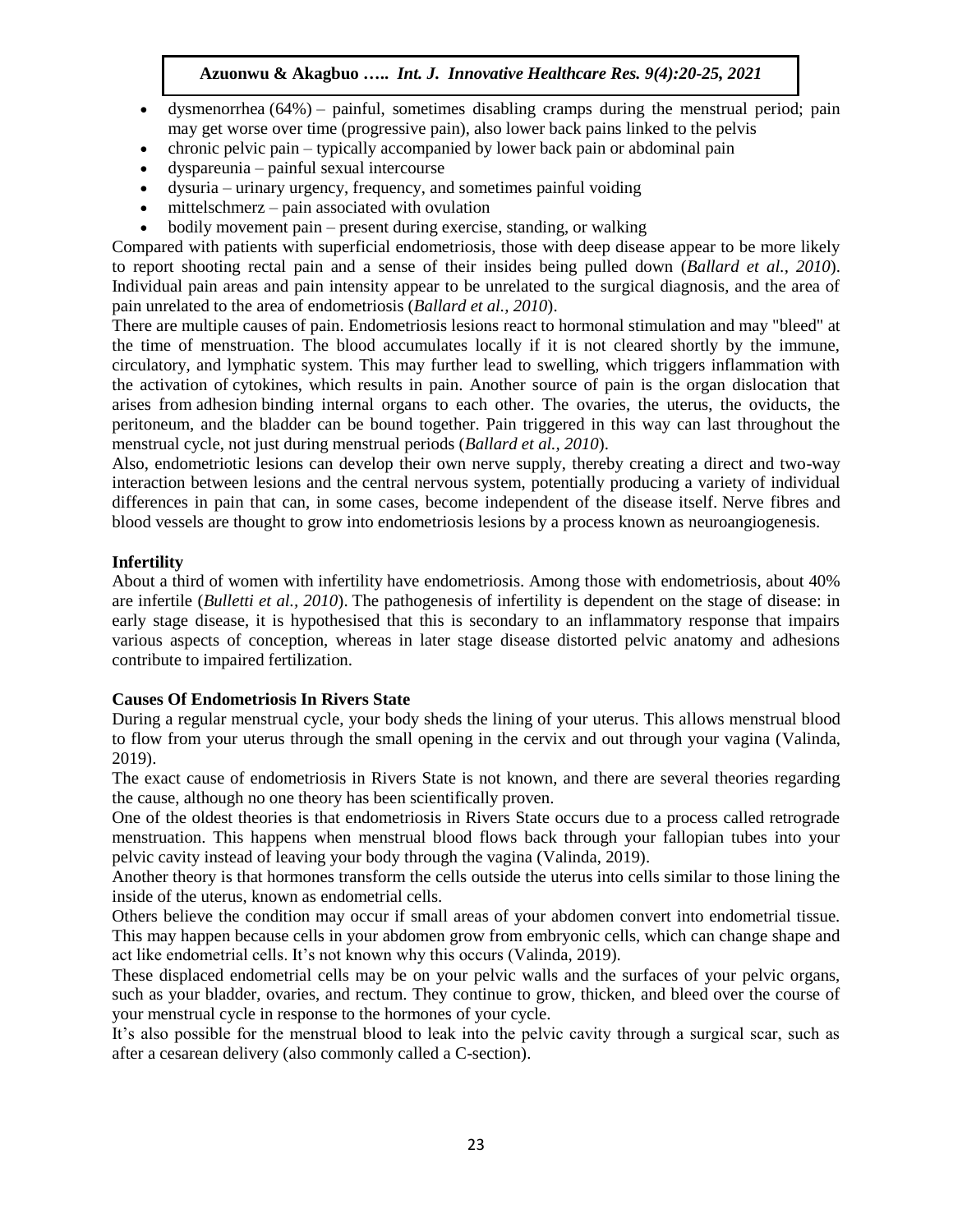Another theory is that the endometrial cells are transported out of the uterus through the lymphatic system. Still another theory purports it may be due to a faulty immune system that isn't destroying errant endometrial cells.

Some believe endometriosis might start in the fetal period with misplaced cell tissue that begins to respond to the hormones of puberty. This is often called [Mullerian theory.](https://www.tandfonline.com/doi/full/10.1080/15476278.2016.1145317) The development of endometriosis might also be linked to genetics or even environmental toxins [\(Valinda,](https://www.healthline.com/reviewers/valinda-riggins-nwadike-md-mph) 2019).

## **Treatment of Endometriosis**

There are many different treatment options to help manage endometriosis. These treatments may change if a person is pregnant or trying to get pregnant:

- **Pain medication**: Prescription or over-the-counter pain-relievers can help reduce endometriosis pain. However, if a person gets pregnant, a doctor may advise them to stop using some types of pain-relievers, as they can affect the developing fetus.
- **Hormonal medications**: Pills and other devices containing synthetic [estrogen,](https://www.medicalnewstoday.com/articles/277177.php) progestin, or both are a common way to manage endometriosis symptoms. However, they are not suitable for women trying to get pregnant or who are already pregnant.
- **Surgery**: During laparoscopy, a specialist will insert a fiber optic instrument through small incisions in the abdomen to view the organs inside. Laparotomy is major open-abdominal surgery. Both of these procedures aim to remove the endometrial lesions while leaving the surrounding healthy tissue intact. Surgery to remove lesions may improve a person's chance of getting pregnant.
- **Infertility treatment**: A woman with endometriosis may require infertility treatment in order to conceive. In vitro fertilization may be the best option for many women with endometriosis, especially those who did not conceive after laparoscopy.
- **Hysterectomy**: Some doctors recommend a hysterectomy, or the removal of the uterus, especially for women who do not wish to become pregnant. However, a hysterectomy is not a complete cure for endometriosis, as there is a small chance that symptoms may return after surgery.

When speaking to a doctor about endometriosis treatment, it is vital to be clear about the goals of the treatment, such as wanting to improve fertility and get pregnant.

Some treatments for endometriosis are not suitable for a person who is trying to conceive.

Someone who is already taking hormonal medications to manage their symptoms, for example, will need to stop taking them if they are actively trying to get pregnant [\(Valinda,](https://www.healthline.com/reviewers/valinda-riggins-nwadike-md-mph) 2019).

# **METHODS**

This paper adopted qualitative analysis approach; relevant literatures were sourced from journals and textbooks in the internet for data. All the materials used in this paper are open access articles under Creative Commons Attribution License which means that a researcher is free to use them provided that credit is given to the authors.

### **CONCLUSION**

Endometriosis is a disease of the female genital system principally characterized by the presence of endometrial tissue, consisting of glands and/or stroma outside the uterus. The ovary is the most common site for endometriosis. Other commonly affected sites include pelvic peritoneum and rectovaginal septum. Rarely lesions have been identified on the umbilicus, diaphragm, pleura and 1 pericardium. The definitive diagnosis of endometriosis is based on histologic examination of tissue biopsies. The histologic diagnosis of endometriosis is typically based on the presence of endometriotic glands and stroma in extra-uterine biopsy tissue.